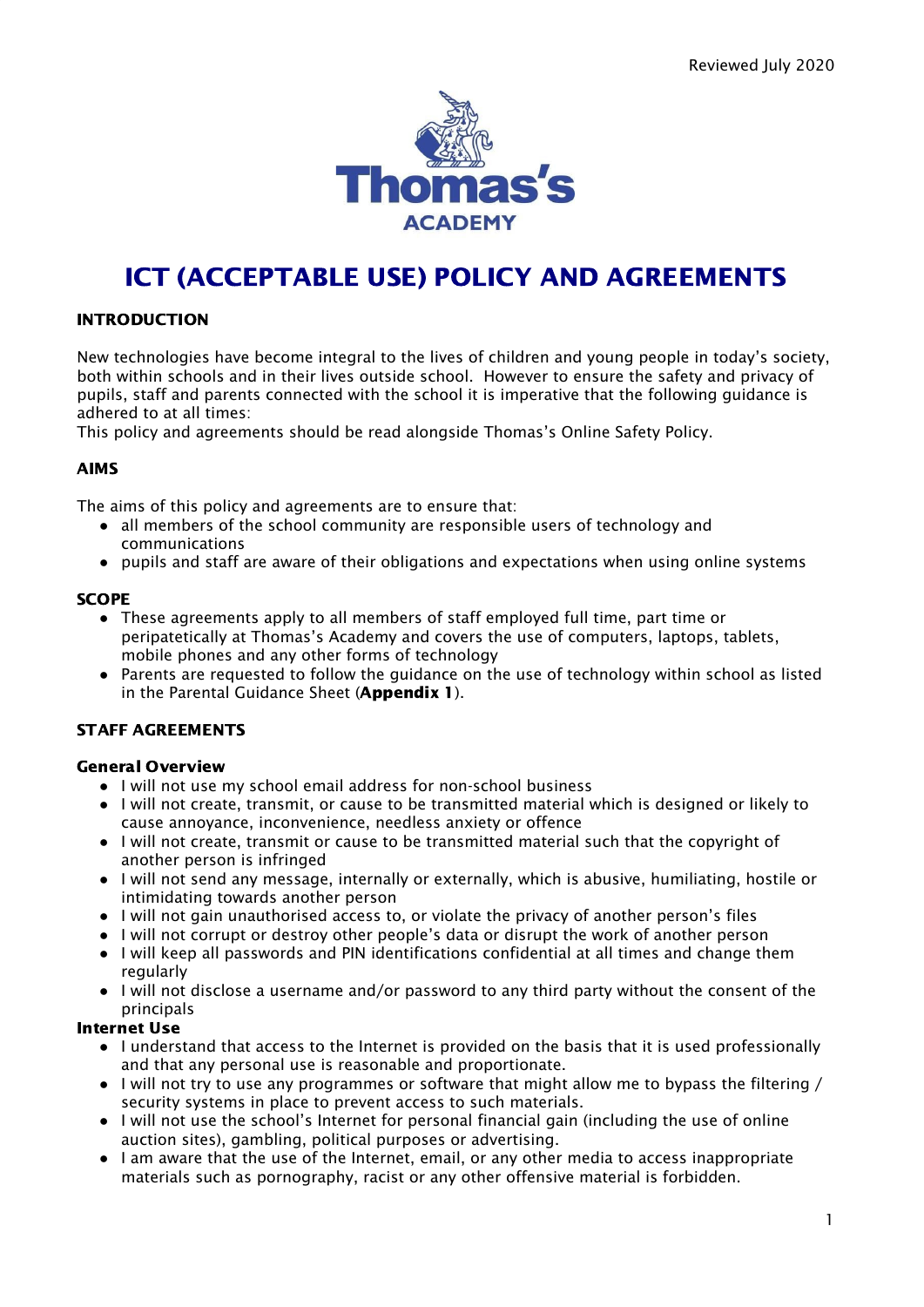● I will use Safeshare.tv or a similar software when showing videos to children to avoid unwanted images or comments that detract from the content of what is being shown

# Use of Email/ Communications for professional purposes

- I will communicate with pupils and parents/carers using only official (monitored) school systems (email/ TLP etc) and any such communication will be professional in tone, manner and content
- I will not use personal email addresses, text messaging or public chat / social networking programmes for any such communication
- I will only open any attachments to emails if the source is known and trusted, due to the risk of the attachment containing viruses or other harmful programmes.
- I will not engage in any online activity that may compromise my professional responsibilities or bring the school into disrepute.
- I will immediately report, to the Head Teacher, the receipt of any communication that makes me feel uncomfortable, is offensive, threatening or bullying in nature and I will not respond to any such communication.

# Use of all school mobile devices (ipads, learnpads etc)

- I will ensure all school mobile devices are secured with a PIN or password security to prevent unauthorised use
- I will ensure all school mobile devices are put away securely except those expressly used as part of teaching, learning and assessment
- I acknowledge that mobile devices are not to be used or taken into changing rooms, pupils' loos or used in any situation that may cause embarrassment, offence or discomfort to pupils, staff or visitors to the school.

# Staff – Personal mobile telephones

- I will ensure my personal mobile phone is on silent, locked and completely out of sight **during teaching time** apart from momentarily when required for 2 step verification log ins.
- I understand that when not in use, my personal mobile phone will be put away securely with other valuables when at school.
- I will not use my personal mobile phone to make or take calls, text or for any other **purpose within earshot or sight of children**. This includes communal areas such as corridors and hallways, unless in an emergency.
- I will not use my personal mobile phone during teaching periods unless permission has been given by a member of SLT in emergency circumstances.
- I understand that I am not permitted to use my personal mobile phone for contacting children and their families within or outside of the setting in a professional capacity, unless in exceptional circumstances and with the permission of my head. (eg on school trips).

# Use of digital images (still and videos/films)

# Internal Use

- I understand that the following examples are acceptable uses of digital images within school and may use these to enhance my teaching and the learning experiences of the children:
	- $\circ$  Children being photographed at work during a learning activity and then displayed on the interactive whiteboard, allowing children to see their work and make improvements.
	- $\circ$  Presentation purposes around the school or on school app systems e.g. in wall displays or PowerPoint presentations to celebrate events and productions or share good practice
- I will not share, distribute or publicise any images outside the school environment
- I will only use work-provided equipment to take photos or videos of pupils as a general rule. However on rare occasions (eg trips) and only with permission from my Head, I may use my own camera or personal device for this purpose. All photographs thus taken will be downloaded at the end of the day onto the school computer and deleted from my memory card, personal device and any storage or back up servers (cloud).

# External use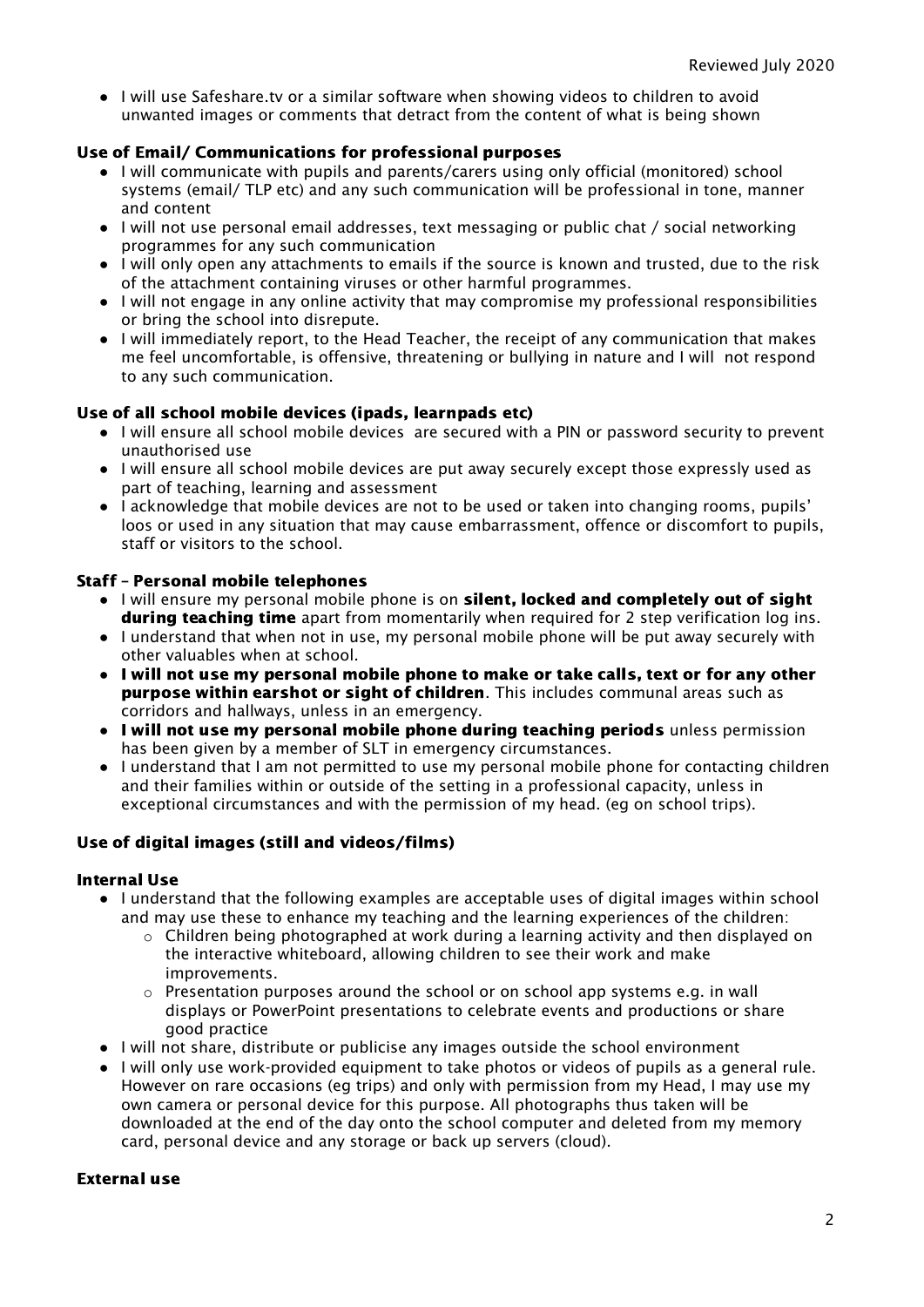Particular care must be taken when using images for external purposes such as the school website, Instagram, Twitter feeds etc so that it is not possible to identify pupils by name or other personal information.

- I will follow these guidelines with regards to any external images:
	- $\circ$  if a pupil is named I will not use their photograph
	- o when showcasing examples of pupils' work I will only use their first name
	- $\circ$  If showcasing digital video work to an external audience, I will ensure that pupils are not referred to by name on the video and that pupils' full names are not given in the credits at the end of the film
- I will ensure that only images of pupils in suitable dress are used
- I understand that if an external organisation hosting a school trip requests pictures to be taken for their own publicity a consent form must be signed. (See **Appendix 6** of this policy)
- I understand that in exceptional circumstances the school may wish to post a picture of a child with their name on the school website, in these circumstances, I, or a senior leader will obtain written permission from parents or carers before individual photographs are posted.
- On occasions parents may feature in photographs taken during school events. However if their image is prominent in any photograph I will seek permission from the parent before using the photograph.
- Any images uploaded will be done so for the sole purpose of inclusion on the named media platform and will not be forwarded to any other person or organisation.

#### Live Streaming

- When live streaming is planned I will notify parents beforehand by email or letter
- I will inform pupils about appropriate behaviour online and upholding the school's values.

#### Use of social media

- I will be professional, responsible and respectful when using social media
- I understand that any content posted must abide by copyright and intellectual property rights, child legislation privacy and data protection law and other relevant civil and criminal legislation
- I will be conscious at all times of the need to keep my personal and professional lives separate. I shall not put myself in a position where there is a conflict between my work at Thomas's work and personal interests.
- I understand that only Heads and/or Digital Leads (or members of staff with the Head's specific permission) upload information onto our Twitter or Instagram feeds.
- I acknowledge that any inappropriate or identifying comments placed on Twitter on Instagram may be removed.

### Use of social media on behalf of Thomas's

- I will only use official Thomas's sites for communicating with young people or to enable young people to communicate with one another. Any such accounts and activities should be approved by a member of the Senior Leadership Team or named person prior to use.
- I will only use my school email address to administrate any account / site / page and will secure this with a strong password.
- I understand that the schools' Head have full administration rights to any social media platform.
- I will not create any site that breaches the terms and conditions of social media service providers, particularly with regard to minimum age requirements. Before using any site I will refer to [www.commonsensemedia.org](http://www.commonsensemedia.org/) or [www.bewebsmart.com](http://www.bewebsmart.com/) to see if it is suitable for a particular age group.

| $13+$           | Houseparty, PokémonGO                                           |
|-----------------|-----------------------------------------------------------------|
| $14+$           | LinkedIn, Pinterest, Youtube Music                              |
| $15+$           | Facebook, Flickr, Keek, Instagram, Reddit, Twitter, Vine Camera |
| $16+$           | Musical.ly, 00V00, Path, Snapchat, Tumblr, WhatsApp, WeChat     |
| $17+$           | Foursquare, Kik, Live.ly                                        |
| $\frac{1}{18+}$ | PixelGun3D, Tinder, YouTube Gaming,                             |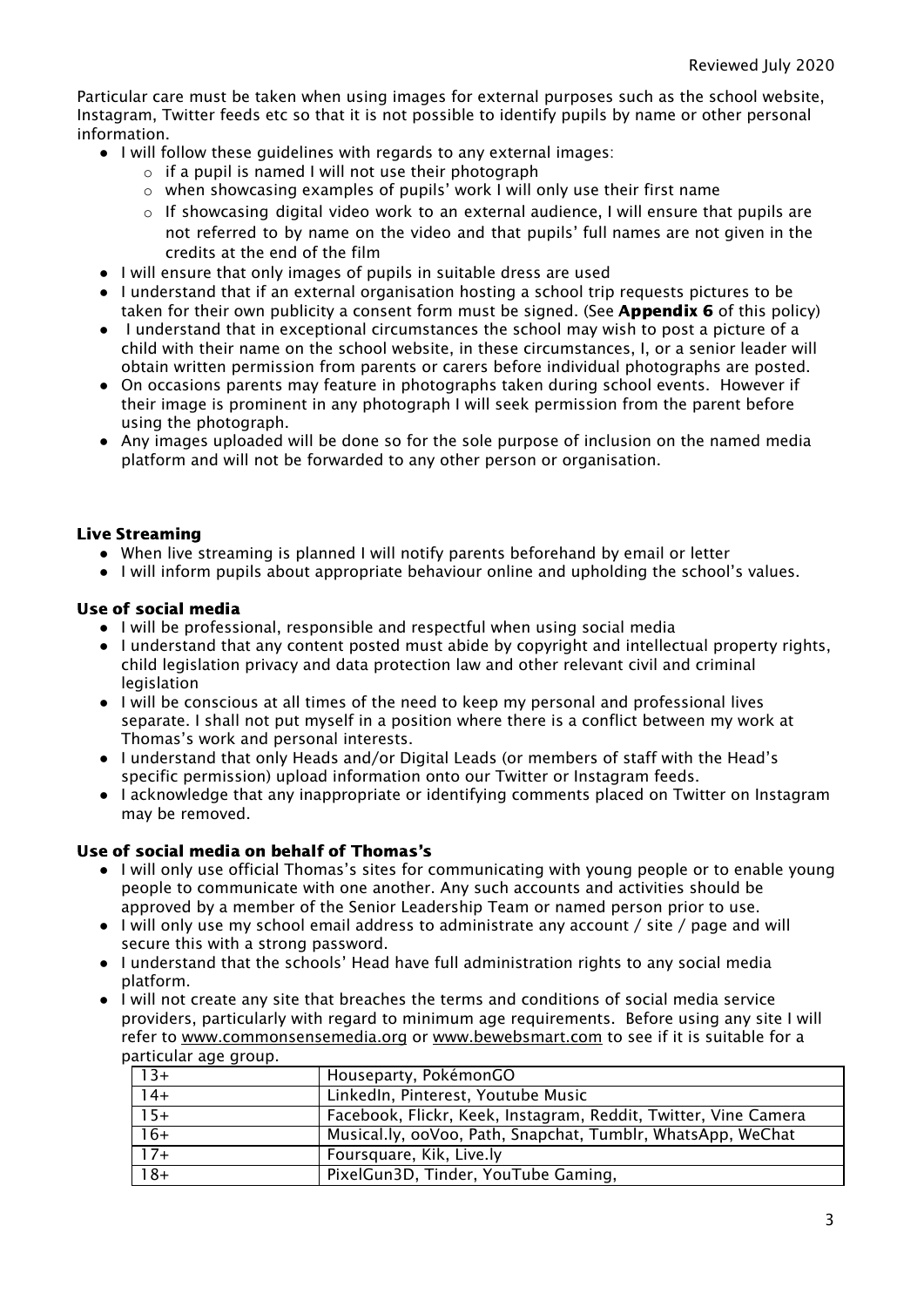- I will ensure that the content and channel is always suitable for the audience and will be sensitive in the tone of language used. I will also write any content in acceptable, plain English.
- I will not engage in activities involving social media which might bring Thomas's into disrepute.
- I will not represent my personal views as those of Thomas's on any social medium.
- I will not discuss personal information about young people and other professionals I interact with as part of my job on social media.
- I will not use social media and the internet in any way to attack, insult, abuse or defame young people, their family members, colleagues, other professionals, other organisations or Thomas's.
- I will not use social media to express any discontent about my own role or any aspect about how Thomas's operates. If I have any issues in these areas I will use the appropriate channels to raise them with my line manager or the Proprietors.
- I will be accurate, fair and transparent when creating or altering online sources of information on behalf of Thomas's.
- I will always observe and promote Online Safety in the use of social media platforms.
- I will report any accidental access or receipt of inappropriate materials or inappropriate comments to the Head and Digital Lead as a matter of urgency.
- I understand that where it is believed unauthorised and/or inappropriate use of the site or unacceptable or inappropriate behaviour may be taking place, the school will exercise the right for the content to be deleted or deactivated.
- I will raise any queries about the use of safe and acceptable practice online with the Head.

# Staff personal use of social media

As regards personal online accounts, members of staff are required at all times to bear in mind their professional reputation and the reputation of the school and do nothing to bring either into disrepute.

- I will ensure that any personal accounts are not linked in any way to Thomas's Academy
- I will not identify myself as an employee of Thomas's in any personal social platform, to prevent information on these sites from being linked with the home and school and to safeguard the privacy of staff members, particularly those involved in providing sensitive frontline services.
- I may access professional social media platforms such as "Linked In" but will not name Thomas's as my employer or place of work.
- I will not have contact through any personal social medium or accept a friendship request from any child at a Thomas's School or from former pupils under the age of eighteen.
- I will not accept friendship requests from parents of current pupils when the only connection is that of being a member of staff and a parent. If I am friends or relations with people who then become Thomas's parents or I am a member of staff with children in the school, so have friends due to them being parents of my child(ren)'s friend's, I will exercise neutral notification and inform the Headmaster in my school of any of these connections.
- I will exercise caution and discretion when accepting requests from parents of former pupils.
- I will exercise caution when inviting or accepting work colleagues to be 'friends' in personal social networking sites.
- I will not discuss any information to which I have access as part of my employment on any personal social media platform (eg information about pupils and their family members).
- I will not publish on my social media platform any photographs, videos or any other types of image of young people and their families or images depicting staff members identifying the Thomas's premises (eg staff parties or school social events)
- I will not use my Thomas's staff email address or other official contact details to set up personal social media accounts or to communicate through such media.
- I will not edit open access online encyclopaedias such as Wikipedia in a personal capacity at work. This is because the source of the correction will be recorded as the employer's IP address and the intervention will, therefore, appear as if it comes from the employer itself.
- I will not use or publish Thomas's corporate image on any personal social media platform.
- I will regularly review my privacy settings to ensure that my profiles and photographs are not viewable by the general public. I understand that the school strongly advises me to set the privacy levels of my personal sites as strictly as I can and opt out of public listings on social networking sites to protect both myself and my employer.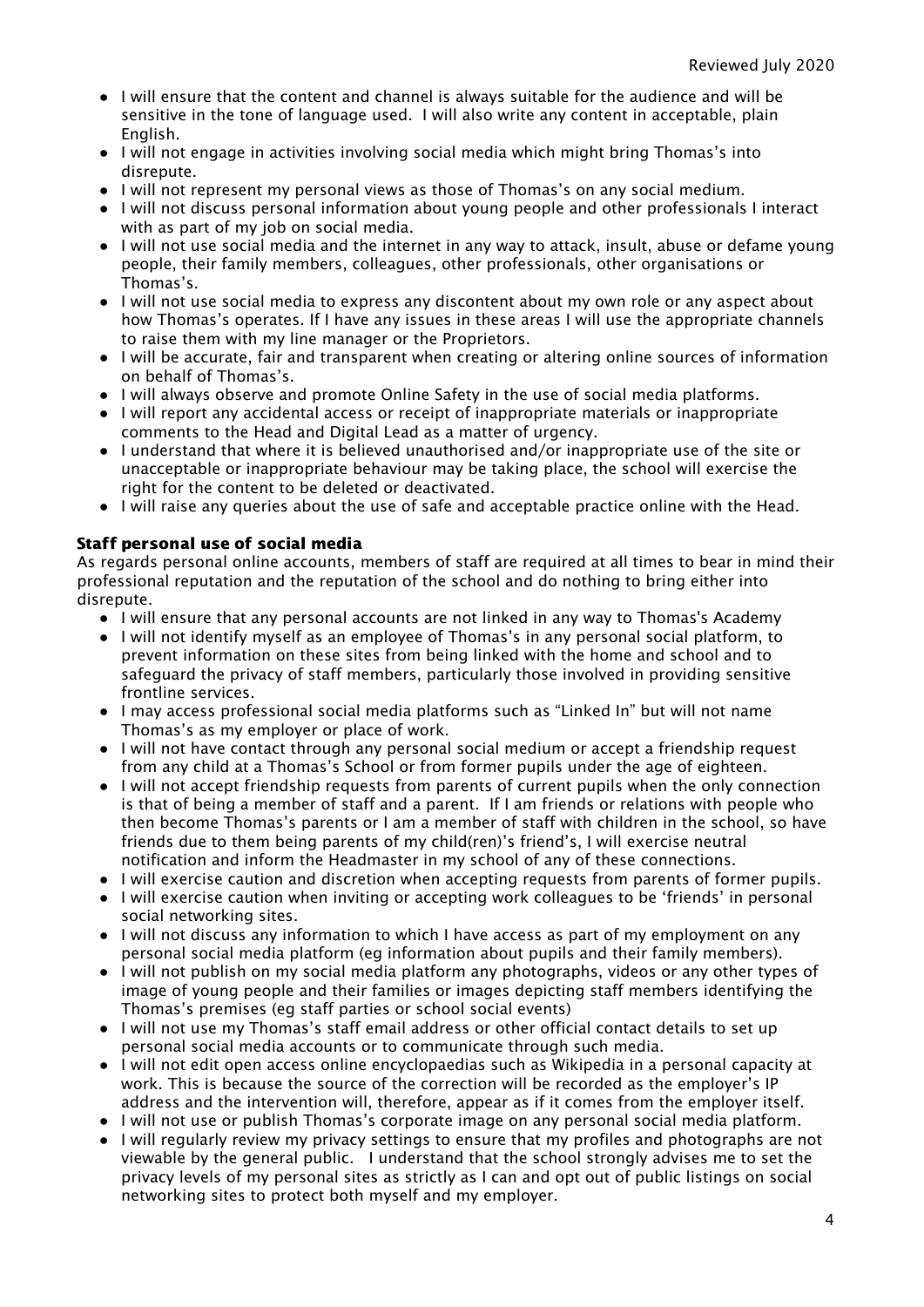- I will respect the expectations of the school with regards to limited personal use of social media during working hours.
- I will always log out of any personal site if using it at school

#### Pupil Protection

- I understand that pupils must be supervised at all times when using mobile devices or computer equipment
- I acknowledge that it is every member of staff's responsibility to ensure that pupils are able to use the Internet in a safe and appropriate manner in their lessons.

#### Data Protection and Security

- I will keep my password, PIN or log in name confidential at all times and change them as required by the Online Safety Policy or in response to a request from the persons responsible for running and maintaining the system.
- I will ensure I have logged off or locked any device if I need to leave it at any time
- I will not access, copy, remove or otherwise alter any other user's files, without their express permission.
- I understand that all personal data held on the school's network is subject to the Data Protection Act 1998 and the school's Data Protection Policy.
- I understand that where data of a personal nature such as school reports, IEPs, correspondence, photographs and assessment data accessed out of school it must be recognised that this data comes under the Data Protection Act and is subject to the School's Data Protection Policy. Care must therefore be taken to ensure its integrity and security.
- I will keep school equipment safe and secure at all times, especially when travelling.
- I will take every reasonable precaution to ensure that any data, equipment or information on an external storage device or cloud based software e.g. USB stick, Googledrive, is kept secure
- I will ensure that all work is stored securely in an appropriate area
- I will only use the generic "guest" log in code if any visiting speaker I have invited needs to access the internet.
- If any device containing school information is lost or stolen I will inform IT support immediately

# Copyright

When using the Internet in my professional capacity or for school sanctioned personal use:

- I will ensure that I have permission to use the original work of others in my own work.
- Where work is protected by copyright, I will not download or distribute copies (including music and videos).
- All material e.g. planning and teaching resources, created by staff and saved on the School's network is the property of the School and making unauthorised copies of or deleting such materials maybe in breach of the Data Protection Act, Individual Copyright or Intellectual Property Rights.
- I will raise pupil awareness of copyright and plagiarism

# Reporting Incidents

- I will inform the Head in writing immediately of any abuse of any ICT systems or inappropriate content suspected to be on the ICT systems. I will provide the location and names where possible.
- I will immediately report any illegal, inappropriate or harmful material or incident I become aware of, to the School Designated Safeguarding Lead where appropriate.

#### Software and Hardware

● Before purchasing any hardware or software I will gain permission from the Head who will ensure its relevance and necessity.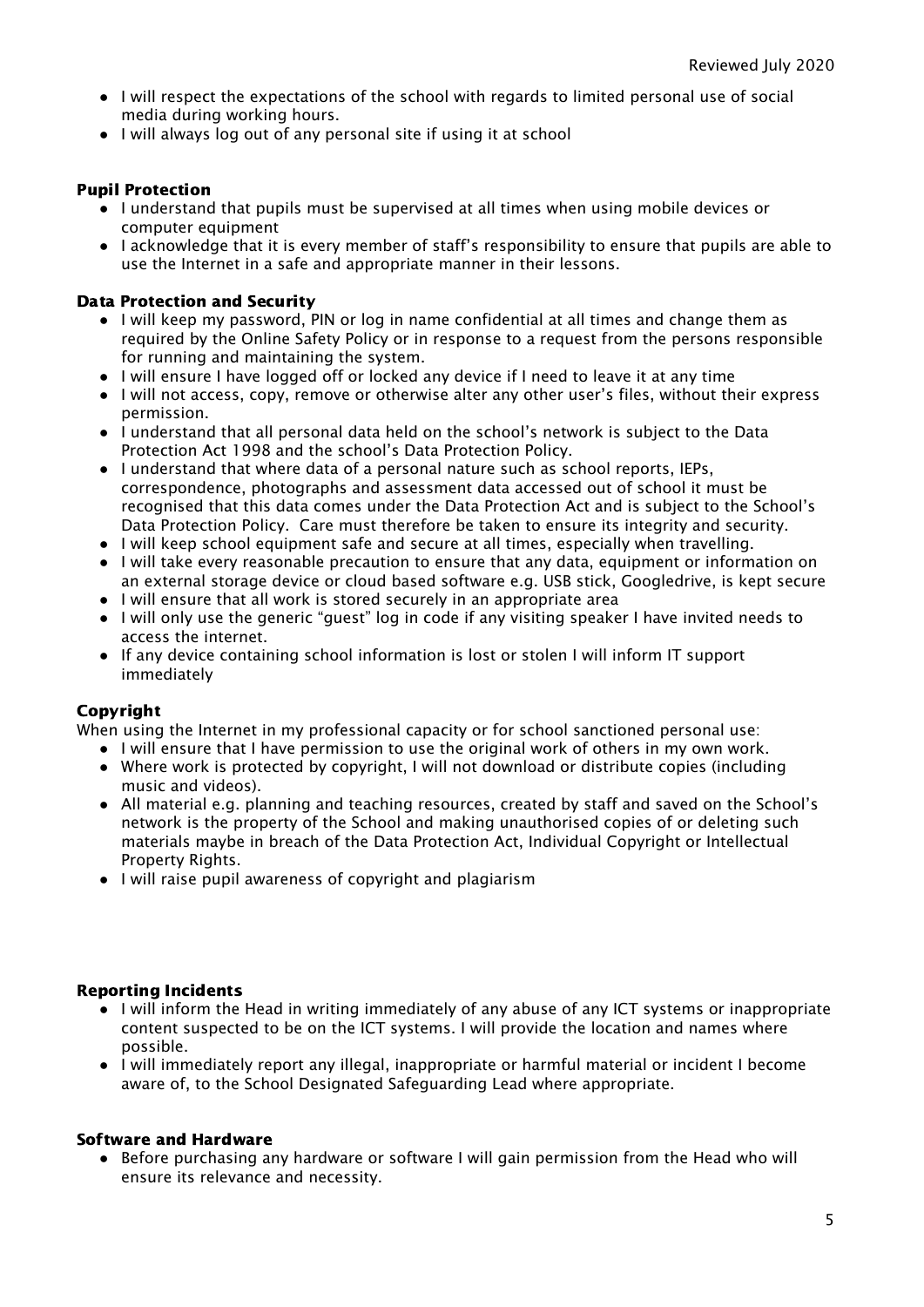- I will immediately report any damage or faults involving equipment or software, however this may have happened.
- I understand that school equipment taken off site will be my personal responsibility. Any insurance claims due to loss or damage will be made from my own contents or motor insurance.
- If I leave the employment of the School I will return any technology equipment loaned to me, including peripherals.

### Monitoring

● I understand that the School can and will monitor my use of the ICT systems, data, email and other digital communications on the network to ensure policy compliance.

#### Sanctions

● I understand that if I breach any part of this policy then disciplinary action may be taken.

#### **REFERENCES**

DfE Advice 'The Prevent Duty' (June 2015) from 'The Counter-Terrorism and Security Act' 2015 HM Gov 'Communications Act' (2003) HM Gov 'Data Protection Act' (1998) HM Gov 'Computer Misuse Act' (1990)

#### See also: Anti-bullying Policy, Code of Conduct, Online Safety Policy, Safeguarding and Child Protection Policy

| This policy will be reviewed annually |               |                                                |  |
|---------------------------------------|---------------|------------------------------------------------|--|
| Latest Review                         | July 2020     | M Chester                                      |  |
| Next Review                           | February 2021 | <b>Education and Safeguarding</b><br>Committee |  |
|                                       |               |                                                |  |
|                                       |               |                                                |  |

#### Appendices

- Appendix 1: Guidance for parents on the use of technology at Thomas's
- Appendix 2: Staff ICT Acceptable Use Agreement
- Appendix 3: Lower School ICT Agreement
- Appendix 4: Prep School ICT Agreement
- Appendix 6: Parental Permission for Publicity Photographs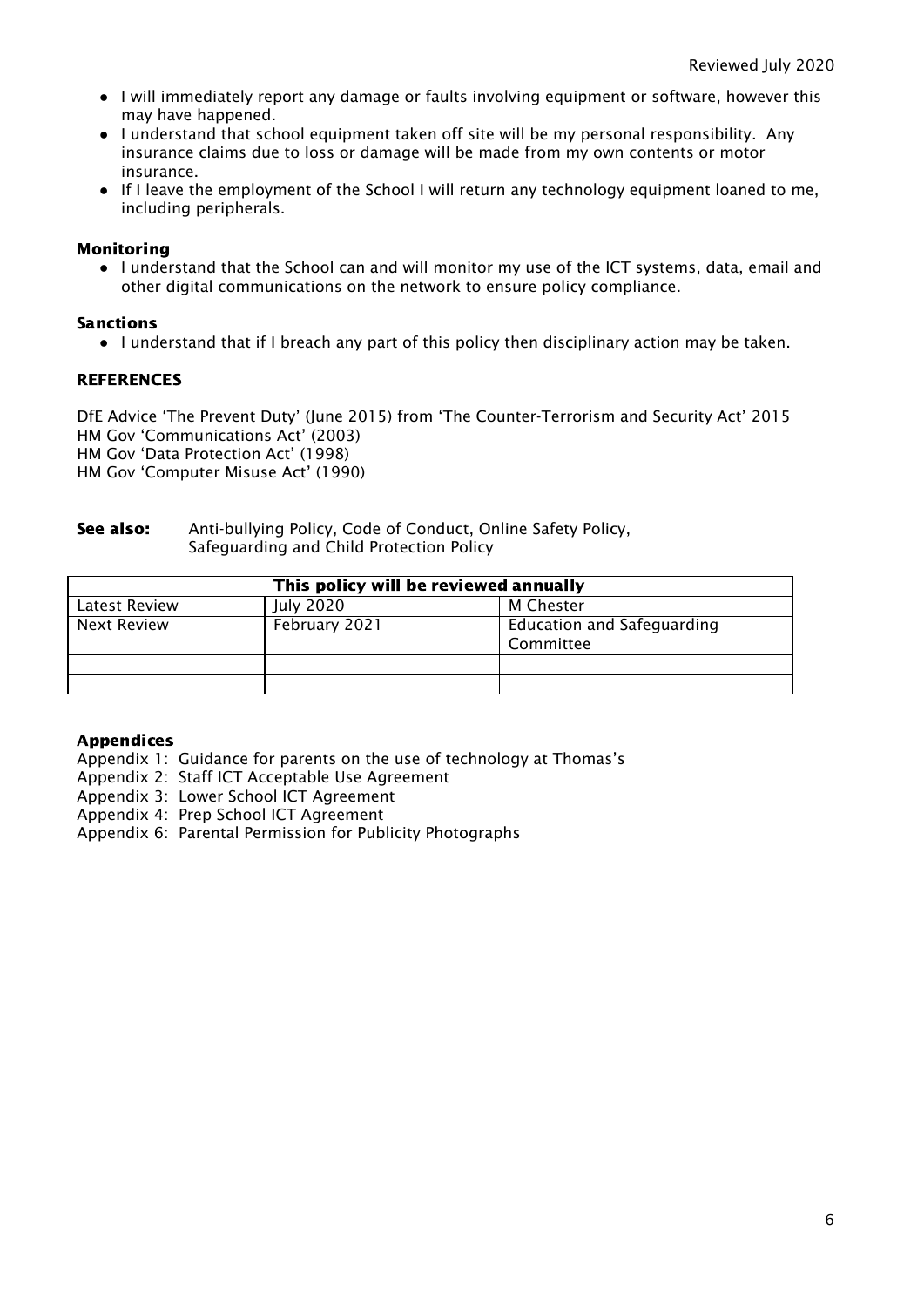

# GUIDANCE FOR PARENTS ON THE ACCEPTABLE USE OF ICT IN **SCHOOL**

The School acknowledges that technology is an integral part of 21st century life and parents wish to use latest developments to support and record their children's time at school. However in the interests of safety, security and privacy we would ask that parents follow the following guidance on the use of mobile telephones, tablets and all other personal technological devices.

#### Making telephone calls or using mobile devices

- Parents / carers are respectfully advised that they should not make telephone calls or use any mobile devices in classrooms, communal areas or anywhere that Mobile free signs are displayed
- Parents/ carers should not attempt to contact their child during the school day on the child's mobile phone or device
- Parents / carers should not contact members of staff using the teachers' personal mobile phones
- Parents/carers are reminded that in cases of emergency, the school office remains a vital and appropriate point of contact.

#### Digital images (still photographs and videos)

- Parents are allowed to take photos and videos of their own children during school events performances and assemblies
- To respect everyone's privacy and in some cases protection, these images should not be published/made publicly available on social networking sites or other public areas of the internet.
- If parents would prefer their child/children did not feature in school photographs or on social media platforms linked to the school they should let the school know in writing.
- Parents are also requested not to post images of members of staff on social media platforms

#### Parental awareness

- The School will endeavour to assist parents with their awareness of developing technologies and give advice on how to support children towards safe, responsible and appropriate use of the internet, social media and developing technologies. This may be covered through newsletters, talks or a range of other activities.
- It is recommended that parents and children develop their own Online agreement for use at home that is respected and followed by all members of the family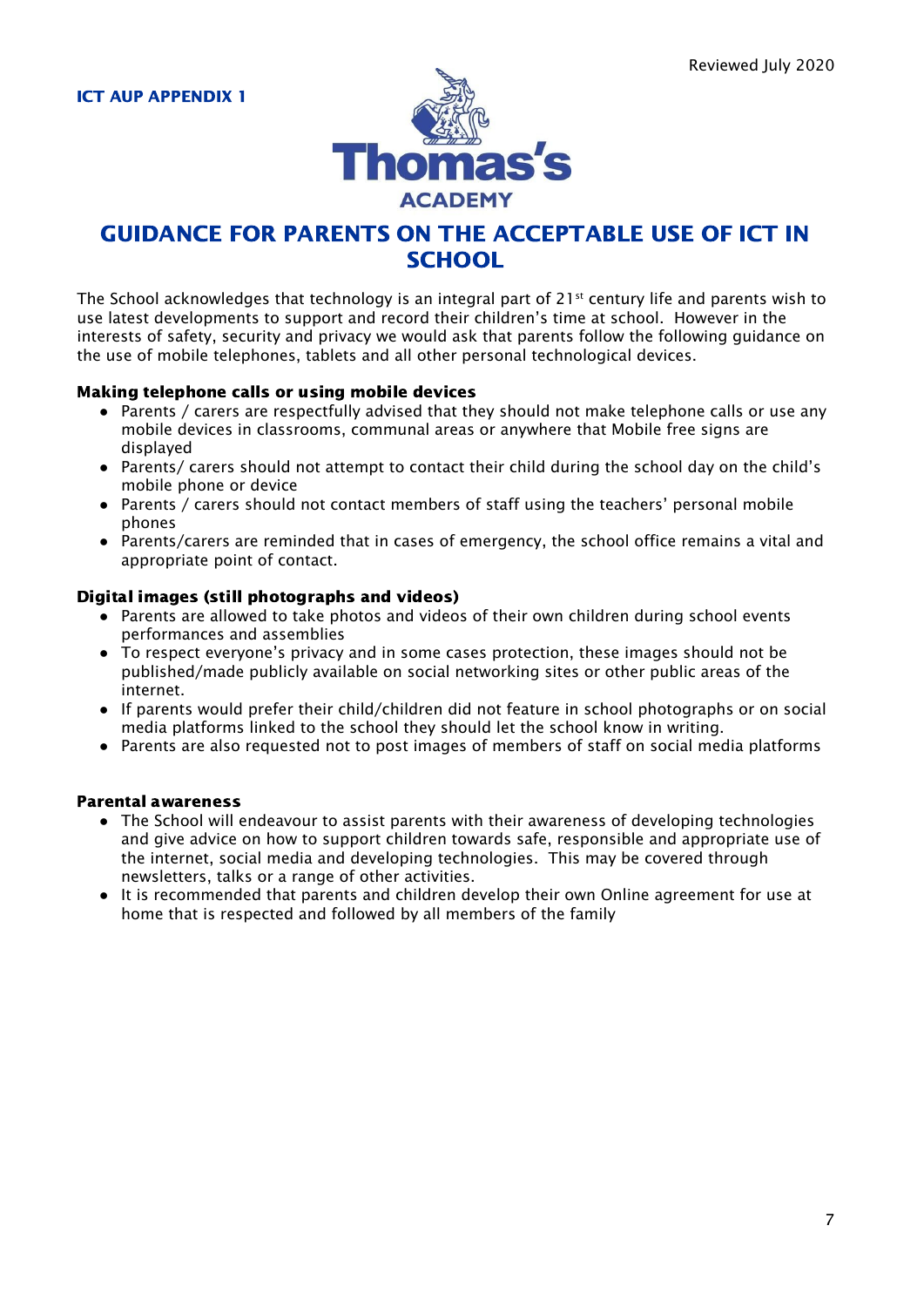

#### AGREEMENT

- I understand that I am responsible for my actions in and out of school.
- I understand that this Acceptable Use Policy applies not only to my work and use of school ICT equipment in school, but also applies to my use of school ICT systems and equipment out of school and my use of personal equipment in school or in situations related to my employment by the school.
- I understand that I will only use social media in accordance with the guidance set out in this policy
- I understand when using social media for personal or official reasons I should bear in mind my professional reputation and the reputation of the school and do nothing to bring either into disrepute.
- I have read the ICT Acceptable Use Policy agreement and understand that if I fail to comply with it, I could be subject to disciplinary action. This could include a warning, a suspension, referral to Principals and in the event of illegal activities the involvement of the police.
- I have read and understand the above and agree to use the school ICT systems (both in and out of school) and my own devices (in school and when carrying out communications related to the school) within these guidelines and the expectations of my contract and the Staff Code of Conduct.

Staff Name (printed) ……………………………………

Signed: ……………………………………

Date: ……………………………………

PLEASE ONLY RETURN THIS SIGNED SHEET, RETAIN THE POLICY DOCUMENT FOR YOUR RECORDS.

ICT AUP APPENDIX 3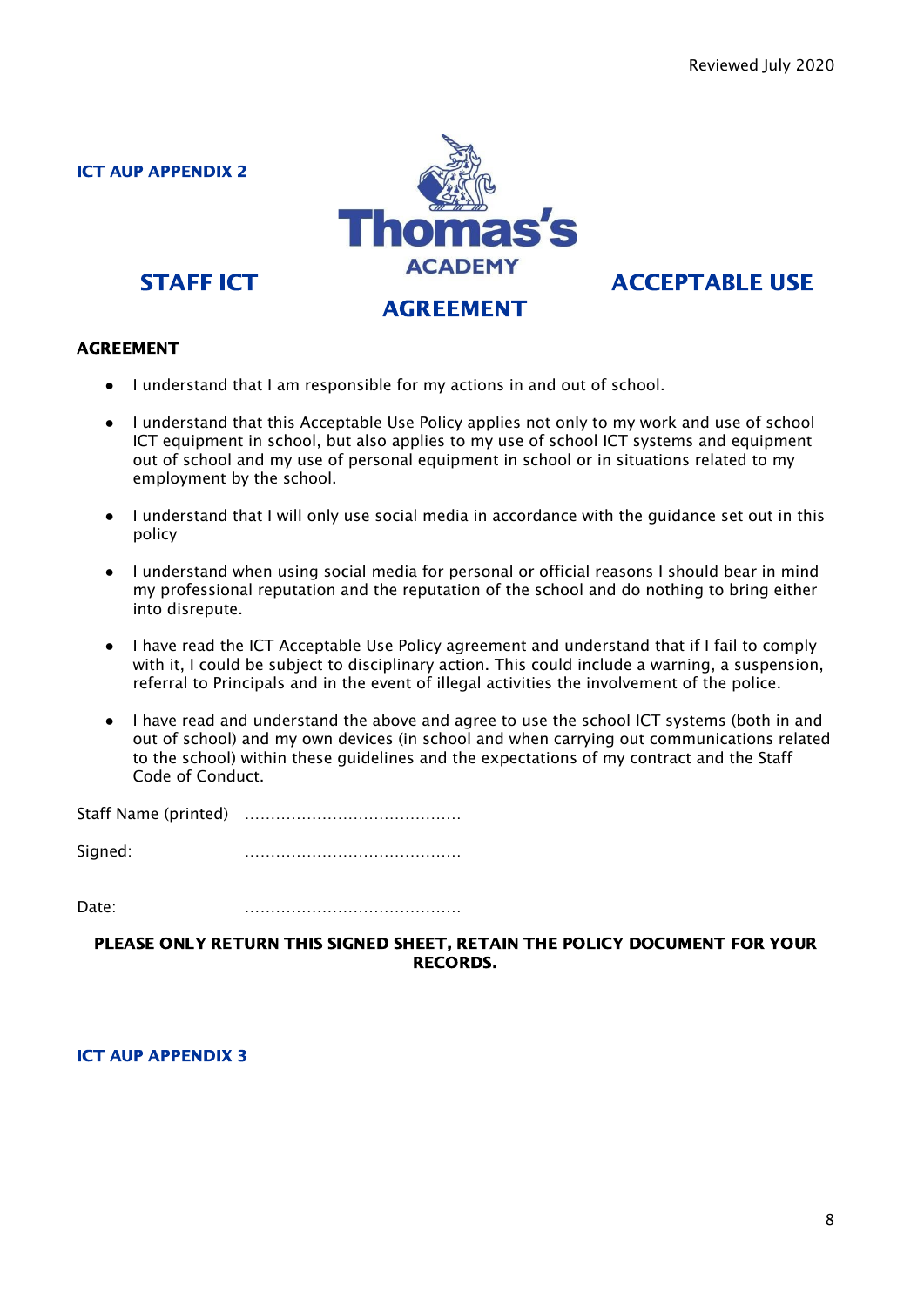

# Key Stage 1 ICT ACCEPTABLE USE AGREEMENT

|                  |                                                                    | Tick |
|------------------|--------------------------------------------------------------------|------|
| $\mathbf{1}$ .   | I will only use ICT equipment if there is an adult in the<br>room. |      |
| $\overline{2}$ . | I will look after ICT equipment properly and use it<br>carefully.  |      |
|                  |                                                                    |      |
|                  | 3. I will only go to websites that my teacher has said I can.      |      |
|                  |                                                                    |      |
|                  | 4. I will only look at, change or delete my own files.             |      |
|                  |                                                                    |      |
|                  | 5. I will ask the teacher before I print anything.                 |      |
|                  |                                                                    |      |
| 6.               | If I see anything that makes me unhappy I will tell my<br>teacher. |      |
|                  |                                                                    |      |

| Name: | UIADD. | Dall |
|-------|--------|------|
|-------|--------|------|

# ICT AUP APPENDIX 4



# Key Stage 2 ICT ACCEPTABLE USE AGREEMENT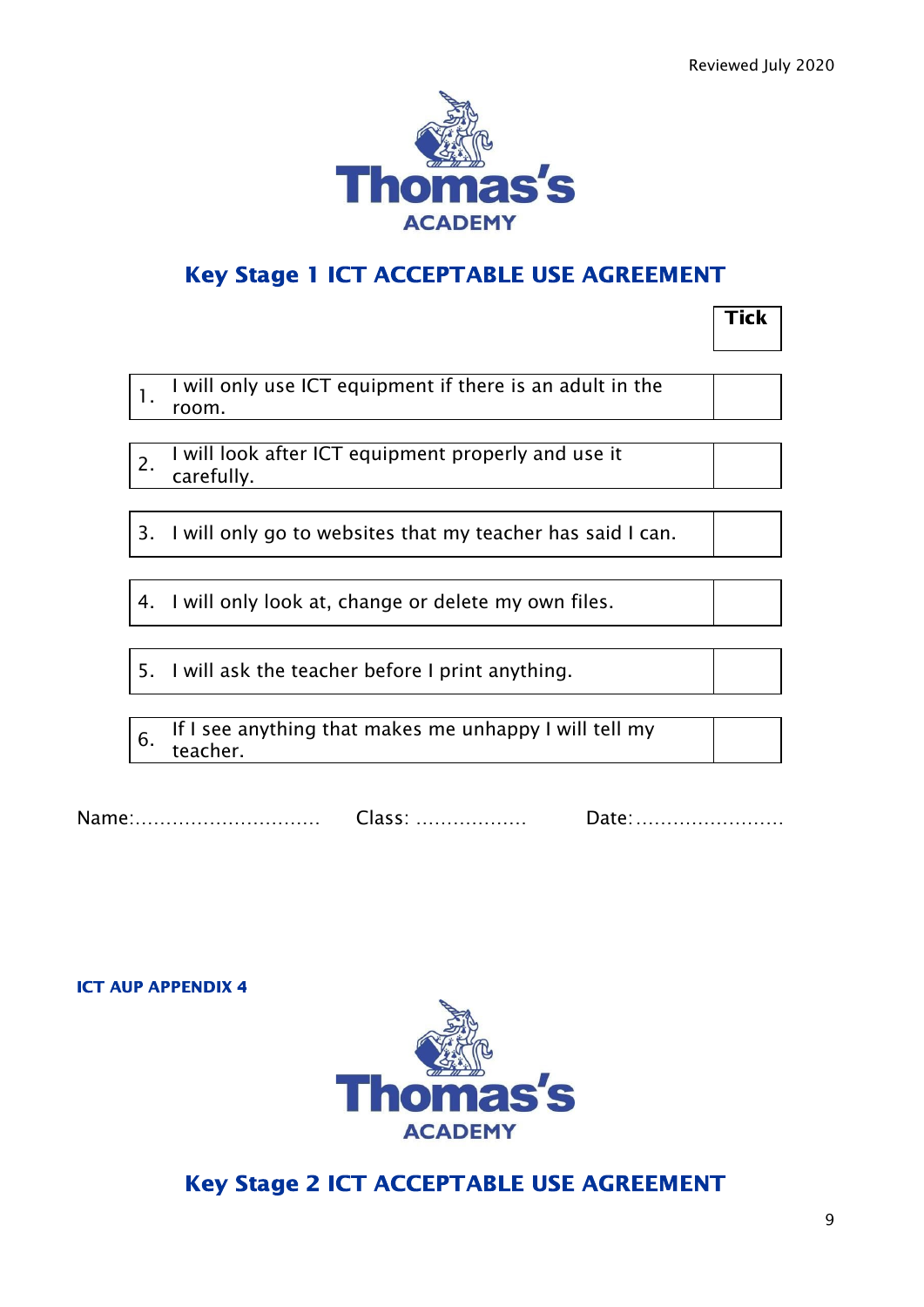|                |                                                                                                                                                                                                                  | <b>Tick</b> |
|----------------|------------------------------------------------------------------------------------------------------------------------------------------------------------------------------------------------------------------|-------------|
| $\mathbf{1}$ . | I will only use a device at school when there is a teacher present in the room.                                                                                                                                  |             |
|                |                                                                                                                                                                                                                  |             |
| 2.             | I will respect the school's ICT resources and do nothing to disable or cause any<br>damage to them.                                                                                                              |             |
|                |                                                                                                                                                                                                                  |             |
| 3.             | I will ask permission before entering any website, or downloading programmes, apps<br>or files from the Internet, unless my teacher has already approved the site.                                               |             |
|                |                                                                                                                                                                                                                  |             |
| 4.             | I will get permission from the owner before I look at, modify or delete anyone else's<br>files.                                                                                                                  |             |
|                |                                                                                                                                                                                                                  |             |
| 5.             | Any electronic communication I send, from any sort of device, will be polite and<br>responsible. If I see anything I am unhappy with, or I receive messages I do not like, I<br>will tell a teacher immediately. |             |
|                |                                                                                                                                                                                                                  |             |
| 6.             | I will ask my teacher's permission before I access any personal web pages or email<br>accounts                                                                                                                   |             |
|                |                                                                                                                                                                                                                  |             |
| 7 <sub>1</sub> | I will choose a secure password and keep it private.                                                                                                                                                             |             |
|                |                                                                                                                                                                                                                  |             |
| 8.             | I will ask my teacher's permission before using any personal electronic devices or<br>bringing files into school.                                                                                                |             |
|                |                                                                                                                                                                                                                  |             |
|                |                                                                                                                                                                                                                  |             |
| 9.             | I will be considerate of everyone in a photo or video before I post it online.                                                                                                                                   |             |
|                |                                                                                                                                                                                                                  |             |

10. I will always behave in a responsible manner when using devices both in and out of school and not do anything that goes against the school's Code of Conduct.

I understand that I must follow these rules if I am to be allowed to use computer equipment.

ICT AUP APPENDIX 5

Name:……………………….…..…… Class:…………………………. Date: ………………………..…



# PARENT/GUARDIAN PERMISSION FORM FOR EXTERNAL PUBLICITY PHOTOGRAPHS